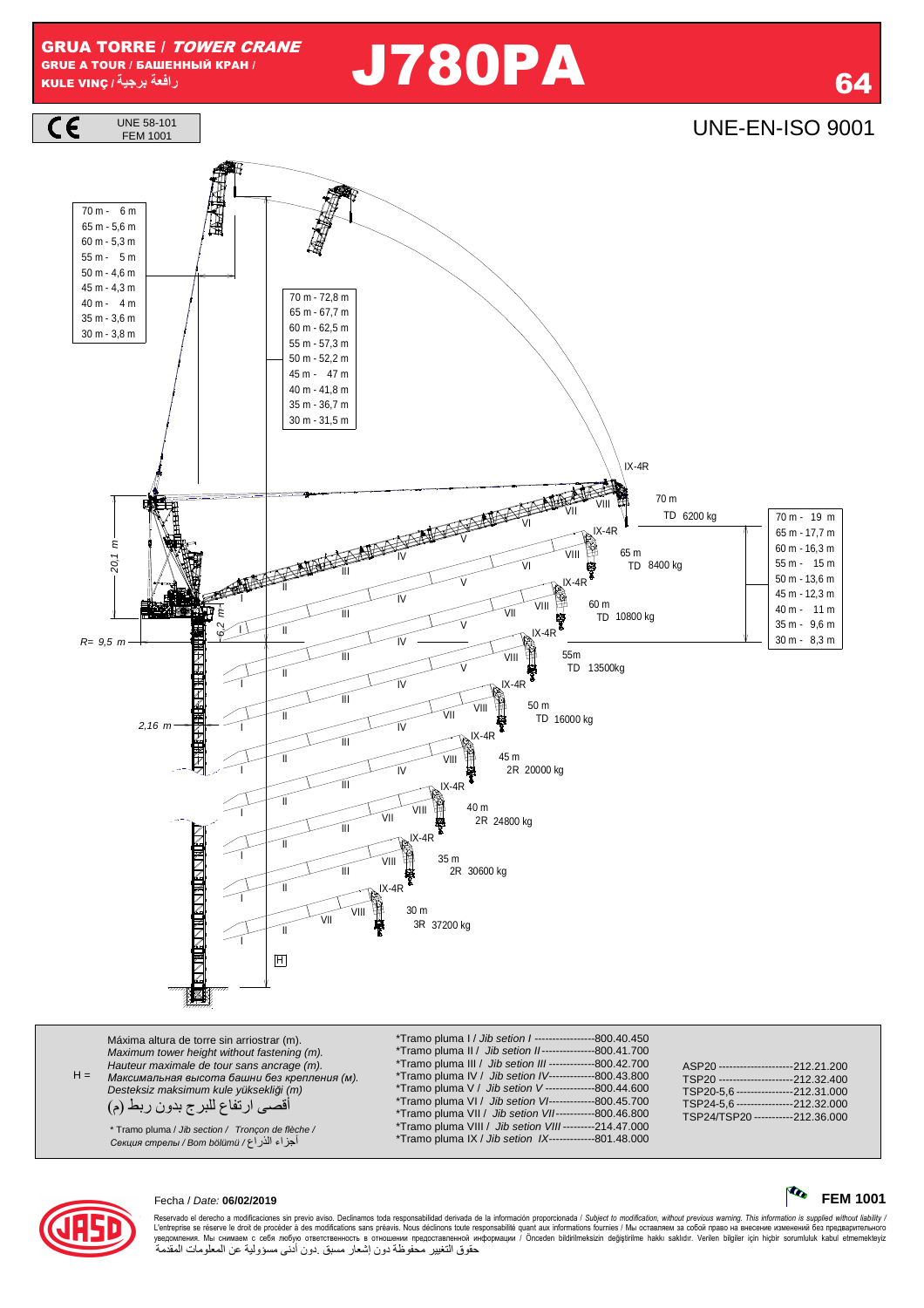

#### Fecha / Date: 06/02/2019

Reservado el derecho a modificaciones sin previo aviso. Declinamos toda responsabilidad derivada de la información proporcionada / Subject to modification, without previous warning. This information is supplied without li حقوق التغيير مُحفوظةً دون إشعار مسبقٌ دون أدُني مسؤولية عن المعلومات المقدمةُ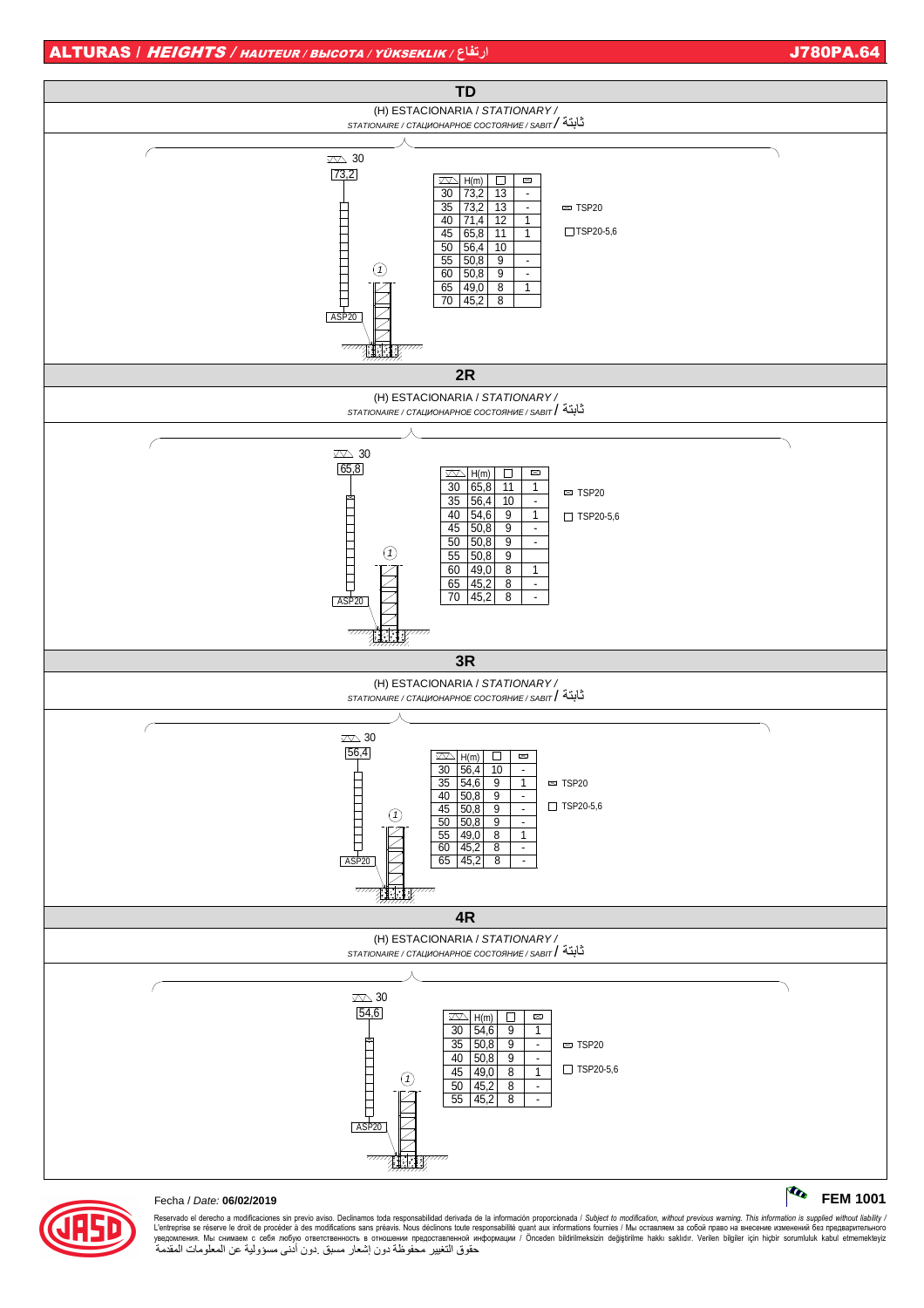| $  \textbf{CARGAS} / \textit{LOADS} / \textit{CHARGES} / \textit{HATPYSKM} / \textit{YÜKLER} /  \textit{VCHARGES} /  \textit{VCHARGES} /  \textit{VCHARGES} /  \textit{VCHARGES} /  \textit{VCHARGES} /  \textit{VCHARGES} /  \textit{VCHARGES} /  \textit{VCHARGES} /  \textit{VCHARGES} /  \textit{VCHARGES} /  \textit{VCHARGES} /  \textit{VCHARGES} /  \textit{VCHARGES} /  \textit{VCHARGES} /  \textit{VCHARGES} /  \textit{VCHAR$ |                          |                                                                                                                                      |      |      |      |                |               |      | <b>J780PA.64</b> |     |     |  |
|-------------------------------------------------------------------------------------------------------------------------------------------------------------------------------------------------------------------------------------------------------------------------------------------------------------------------------------------------------------------------------------------------------------------------------------------|--------------------------|--------------------------------------------------------------------------------------------------------------------------------------|------|------|------|----------------|---------------|------|------------------|-----|-----|--|
| TD(t)<br>S                                                                                                                                                                                                                                                                                                                                                                                                                                |                          | أقصى حمولة/ Cargas máximas / Maximum loads / Charges maximales / Максимальные нагрузки / Maksimum yük                                |      |      |      |                |               |      |                  |     |     |  |
|                                                                                                                                                                                                                                                                                                                                                                                                                                           |                          |                                                                                                                                      |      |      |      |                | <b>TD-16t</b> |      |                  |     |     |  |
| $\bigwedge\bigwedge\!\!\!\bigwedge$<br>[m]                                                                                                                                                                                                                                                                                                                                                                                                | <b>TD</b><br>16t $@$ (m) | Alcance del gancho [m] / Hook reach [m] / Portée du crochet (m) / Paðuyc действия крюка (m) / Kancanın yüksekliği (m)<br>مدى الخطاف/ |      |      |      |                |               |      |                  |     |     |  |
|                                                                                                                                                                                                                                                                                                                                                                                                                                           |                          | 25                                                                                                                                   | 30   | 35   | 40   | 45             | 50            | 55   | 60               | 65  | 70  |  |
| 70 m                                                                                                                                                                                                                                                                                                                                                                                                                                      | 51,0                     | 16,0                                                                                                                                 | 16,0 | 16,0 | 16,0 | 16,0           | 16,0          | 13,4 | 10,6             | 8,2 | 6,2 |  |
| 65 m                                                                                                                                                                                                                                                                                                                                                                                                                                      | 51,0                     | 16,0                                                                                                                                 | 16,0 | 16,0 | 16,0 | 16.0           | 16,0          | 13.4 | 10,7             | 8,4 |     |  |
| 60 <sub>m</sub>                                                                                                                                                                                                                                                                                                                                                                                                                           | 51,1                     | 16,0                                                                                                                                 | 16,0 | 16,0 | 16,0 | 16.0           | 16,0          | 13.5 | 10.8             |     |     |  |
| 55 m                                                                                                                                                                                                                                                                                                                                                                                                                                      | 51,1                     | 16,0                                                                                                                                 | 16,0 | 16,0 | 16,0 | 16,0           | 16,0          | 13,5 |                  |     |     |  |
| 50 <sub>m</sub>                                                                                                                                                                                                                                                                                                                                                                                                                           | 50,0                     | 16,0                                                                                                                                 | 16,0 | 16,0 | 16,0 | 16,0           | 16,0          |      |                  |     |     |  |
| 45 m                                                                                                                                                                                                                                                                                                                                                                                                                                      | 45,0                     | 16,0                                                                                                                                 | 16,0 | 16,0 | 16,0 | 16,0           | ۰             |      |                  |     |     |  |
| 40 m                                                                                                                                                                                                                                                                                                                                                                                                                                      | 40,0                     | 16,0                                                                                                                                 | 16,0 | 16,0 | 16,0 |                | ۰             |      |                  |     |     |  |
| 35 <sub>m</sub>                                                                                                                                                                                                                                                                                                                                                                                                                           | 35,0                     | 16,0                                                                                                                                 | 16,0 | 16,0 |      | $\blacksquare$ |               |      |                  |     |     |  |
| 30 <sub>m</sub>                                                                                                                                                                                                                                                                                                                                                                                                                           | 30,0                     | 16,0                                                                                                                                 | 16,0 |      |      |                |               |      |                  |     |     |  |

| 2R(t)           |           |         | أقصى حمولة/ Cargas máximas / Maximum loads / Charges maximales / Максимальные нагрузки / Maksimum yük                                         |      |                          |                          |                          |                          |                          |                          |     |           |  |  |
|-----------------|-----------|---------|-----------------------------------------------------------------------------------------------------------------------------------------------|------|--------------------------|--------------------------|--------------------------|--------------------------|--------------------------|--------------------------|-----|-----------|--|--|
| $\sum$          | 2R<br>max | $@$ (m) | 2R(t)<br>Alcance del gancho [m] / Hook reach [m] / Portée du crochet (m) / Paðuyc действия крюка (m) / Kancanın yüksekliği (m)<br>مدى الخطاف/ |      |                          |                          |                          |                          |                          |                          |     |           |  |  |
| [m]             | (t)       |         | 25                                                                                                                                            | 30   | 35                       | 40                       | 45                       | 50                       | 55                       | 60                       | 65  | 70<br>5,1 |  |  |
| 70 m            | 28,0      | 36,3    | 28,0                                                                                                                                          | 28,0 | 28,0                     | 23,6                     | 18,8                     | 15,0                     | 11,8                     | 9,2                      | 7,0 |           |  |  |
| 65 m            | 32,0      | 33,4    | 32,0                                                                                                                                          | 32,0 | 29,7                     | 23,6                     | 18,9                     | 15,1                     | 12,0                     | 9,5                      | 7,3 |           |  |  |
| 60 m            | 32,0      | 33,4    | 32,0                                                                                                                                          | 32,0 | 29,7                     | 23,7                     | 19,0                     | 15,3                     | 12,2                     | 9,7                      |     |           |  |  |
| 55 m            | 32,0      | 33,4    | 32,0                                                                                                                                          | 32,0 | 29,7                     | 23,8                     | 19,1                     | 15,4                     | 12,4                     |                          |     |           |  |  |
| 50 <sub>m</sub> | 32,0      | 33,6    | 32,0                                                                                                                                          | 32,0 | 30,0                     | 24,1                     | 19,5                     | 15,8                     |                          |                          |     |           |  |  |
| 45 m            | 32,0      | 33,9    | 32,0                                                                                                                                          | 32,0 | 30,5                     | 24,6                     | 20,0                     |                          |                          |                          |     |           |  |  |
| 40 m            | 32,0      | 34,0    | 32,0                                                                                                                                          | 32,0 | 30,6                     | 24,8                     | -                        |                          | $\overline{\phantom{0}}$ | $\overline{\phantom{0}}$ |     |           |  |  |
| 35 <sub>m</sub> | 32,0      | 34,0    | 32,0                                                                                                                                          | 32,0 | 30,6                     | ٠                        | ٠                        | $\overline{\phantom{0}}$ | $\overline{\phantom{a}}$ | $\overline{\phantom{a}}$ |     |           |  |  |
| 30 <sub>m</sub> | 32,0      | 30,0    | 32,0                                                                                                                                          | 32,0 | $\overline{\phantom{0}}$ | $\overline{\phantom{0}}$ | $\overline{\phantom{0}}$ | $\overline{\phantom{0}}$ | $\overline{\phantom{a}}$ | $\overline{\phantom{a}}$ |     |           |  |  |

| 3R (t)<br>$40^{\circ}$        |      | أقصى حمولة/ Cargas máximas / Maximum loads / Charges maximales / Максимальные нагрузки / Maksimum yük<br>3R (t) |                                                                                                                                      |      |      |                          |                          |                          |                          |                          |     |     |
|-------------------------------|------|-----------------------------------------------------------------------------------------------------------------|--------------------------------------------------------------------------------------------------------------------------------------|------|------|--------------------------|--------------------------|--------------------------|--------------------------|--------------------------|-----|-----|
| $\sum$<br>3R<br>max(t)<br>[m] |      | $@$ (m)                                                                                                         | Alcance del gancho [m] / Hook reach [m] / Portée du crochet (m) / Радиус действия крюка (m) / Kancanın yüksekliği<br>مدى الخطاف/ (m) |      |      |                          |                          |                          |                          |                          |     |     |
|                               |      |                                                                                                                 | 20                                                                                                                                   | 25   | 30   | 35                       | 40                       | 45                       | 50                       | 55                       | 60  | 65  |
| 65 m                          | 42,0 | 27,1                                                                                                            | 42,0                                                                                                                                 | 42,0 | 36.0 | 28.2                     | 22,3                     | 17,7                     | 14,0                     | 11,0                     | 8,5 | 6,4 |
| 60 m                          | 48,0 | 24,6                                                                                                            | 48,0                                                                                                                                 | 46.9 | 36.0 | 28,3                     | 22,4                     | 17,9                     | 14,2                     | 11,3                     | 8,8 |     |
| 55 m                          | 48,0 | 24,6                                                                                                            | 48.0                                                                                                                                 | 46.9 | 36,1 | 28.4                     | 22,6                     | 18,1                     | 14.5                     | 11,5                     |     |     |
| 50 <sub>m</sub>               | 48,0 | 24,7                                                                                                            | 48.0                                                                                                                                 | 47.2 | 36.4 | 28,7                     | 23.0                     | 18.5                     | 14,9                     |                          |     |     |
| 45 m                          | 48,0 | 24,8                                                                                                            | 48.0                                                                                                                                 | 47,5 | 36,8 | 29,2                     | 23,5                     | 19,1                     |                          |                          |     |     |
| 40 m                          | 48,0 | 24,8                                                                                                            | 48,0                                                                                                                                 | 47,5 | 37,0 | 29,5                     | 23,9                     |                          |                          |                          |     |     |
| 35 <sub>m</sub>               | 48,0 | 24,8                                                                                                            | 48.0                                                                                                                                 | 47,5 | 37,1 | 29,7                     | $\overline{\phantom{0}}$ | $\overline{\phantom{0}}$ | $\overline{\phantom{0}}$ |                          |     |     |
| 30 <sub>m</sub>               | 48,0 | 24,8                                                                                                            | 48,0                                                                                                                                 | 47,5 | 37,2 | $\overline{\phantom{a}}$ | $\overline{a}$           | $\overline{\phantom{0}}$ |                          | $\overline{\phantom{0}}$ |     |     |

| ÄЯ              | 4R (t)            |                                                                                                                                      | أقصى حمولة/ Cargas máximas / Maximum loads / Charges maximales / Максимальные нагрузки / Maksimum yük<br>$4R - 64t$ |      |      |      |                          |      |      |      |  |  |  |
|-----------------|-------------------|--------------------------------------------------------------------------------------------------------------------------------------|---------------------------------------------------------------------------------------------------------------------|------|------|------|--------------------------|------|------|------|--|--|--|
| $\Box\Box\Box$  | 4R<br>64t $@$ (m) | Alcance del gancho [m] / Hook reach [m] / Portée du crochet (m) / Радиус действия крюка (m) / Kancanın yüksekliği (m)<br>مدى الخطاف/ |                                                                                                                     |      |      |      |                          |      |      |      |  |  |  |
| [m]             |                   | 15                                                                                                                                   | 20                                                                                                                  | 25   | 30   | 35   | 40                       | 45   | 50   | 55   |  |  |  |
| 55 m            | 19,5              | 64.0                                                                                                                                 | 62,0                                                                                                                | 46,0 | 35,4 | 27,8 | 22.1                     | 17,6 | 14,1 | 11,2 |  |  |  |
| 50 <sub>m</sub> | 19.5              | 64.0                                                                                                                                 | 62.0                                                                                                                | 46.2 | 35.7 | 28.1 | 22.5                     | 18.1 | 14.6 |      |  |  |  |
| 45 m            | 19,6              | 64,0                                                                                                                                 | 62,4                                                                                                                | 46,7 | 36,2 | 28,8 | 23,2                     | 18,8 |      |      |  |  |  |
| 40 m            | 19,6              | 64,0                                                                                                                                 | 62,4                                                                                                                | 46,9 | 36,5 | 29,1 | 23,6                     |      |      |      |  |  |  |
| 35 <sub>m</sub> | 19,6              | 64,0                                                                                                                                 | 62,4                                                                                                                | 47,0 | 36,7 | 29,4 | $\overline{\phantom{0}}$ |      |      |      |  |  |  |
| 30 <sub>m</sub> | 19.6              | 64,0                                                                                                                                 | 62.4                                                                                                                | 47,1 | 36,9 |      | -                        |      |      |      |  |  |  |



### Fecha / Date: 06/02/2019

# $\begin{bmatrix} \mathbf{C_0} & FEM 1001 \end{bmatrix}$

Reservado el derecho a modificaciones sin previo aviso. Declinamos toda responsabilidad derivada de la información proporcionada / Subject to modification, without previous warning. This information is supplied without l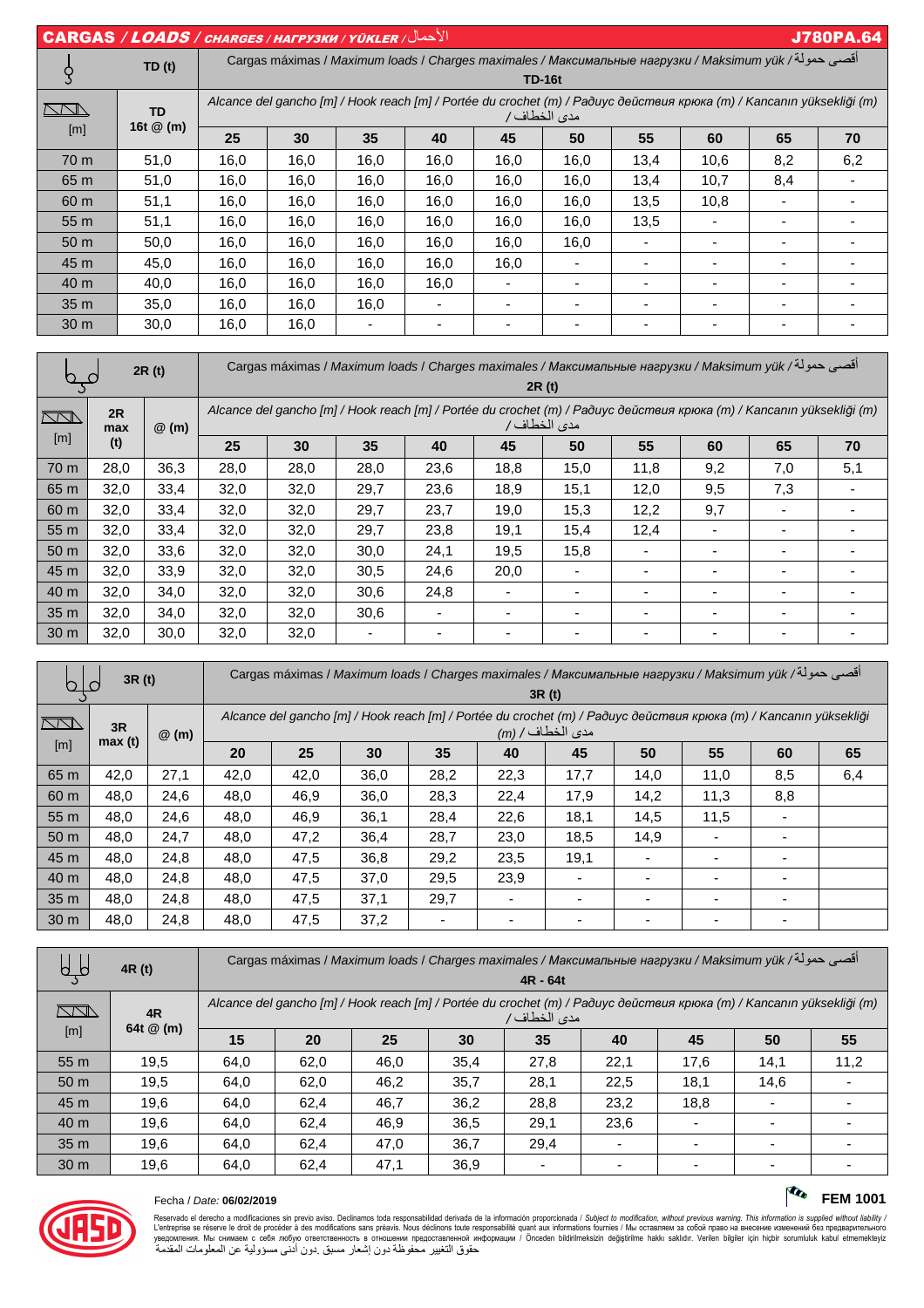



#### Fecha / Date: 06/02/2019

Reservado el derecho a modificaciones sin previo aviso. Declinamos toda responsabilidad derivada de la información proporcionada / Subject to modification, without previous warning. This information is supplied without li حقوق التغيير مُحفوظةً دون إشعار مسبقٌ دون أدُني مسؤولية عن المعلومات المقدمةُ

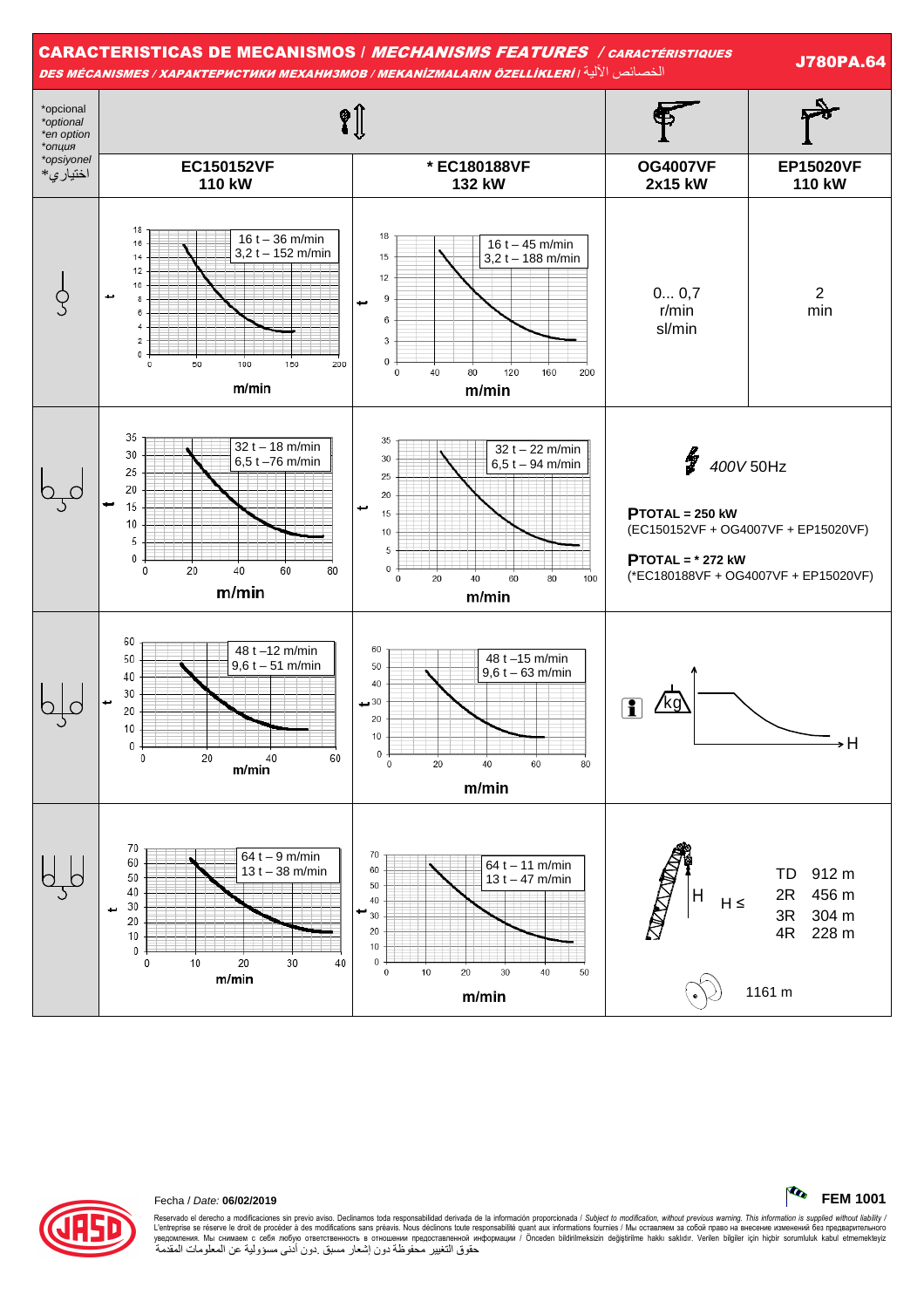| <b>LISTA DE EMBARQUE / PACKING LIST</b><br><b>J780PA.64</b><br>قائمة التحميل ( LISTE DE COLISAGE / СПИСОК ПОСТАВКИ / <u>ÇEKİ LISTESİ</u>                                                                                                                                                                                                                                                                                                                                                                                                                                                                                                                                                                                                                                                                                                                                                                                                                                 |     |                                                                                    |                                                                               |                                                                               |                                                                      |  |  |  |  |
|--------------------------------------------------------------------------------------------------------------------------------------------------------------------------------------------------------------------------------------------------------------------------------------------------------------------------------------------------------------------------------------------------------------------------------------------------------------------------------------------------------------------------------------------------------------------------------------------------------------------------------------------------------------------------------------------------------------------------------------------------------------------------------------------------------------------------------------------------------------------------------------------------------------------------------------------------------------------------|-----|------------------------------------------------------------------------------------|-------------------------------------------------------------------------------|-------------------------------------------------------------------------------|----------------------------------------------------------------------|--|--|--|--|
| اسم / DENOMINACIÓN / DENOMINATION / DÉSIGNATION / HA3BAHUE / AÇIKLAMA                                                                                                                                                                                                                                                                                                                                                                                                                                                                                                                                                                                                                                                                                                                                                                                                                                                                                                    |     | $L$ [m]                                                                            | A[m]                                                                          | H[m]                                                                          | P/W<br>[kg]                                                          |  |  |  |  |
| Torre /Tower/Tour<br><b>TSP20</b><br>TSP20-5,6<br>برج/ Башня / Kule                                                                                                                                                                                                                                                                                                                                                                                                                                                                                                                                                                                                                                                                                                                                                                                                                                                                                                      |     | 4,374<br>6,164                                                                     | 2,285<br>2,285                                                                | 2,383<br>2,383                                                                | 5615<br>7665                                                         |  |  |  |  |
| Torre asiento pista, torre superior y orientación<br>Slewing table, top tower and slewing mechanism<br>Tour pivot + tour supérieure + mécanisme d'orientation<br>Сиденье площадки + верхняя башня + поворотный<br>механизм<br>Göbek +üst kule+mekanizma<br>برج وحدة الدوران + البرج العلوي + ألية الدوران                                                                                                                                                                                                                                                                                                                                                                                                                                                                                                                                                                                                                                                                |     | 7,245                                                                              | 2,315                                                                         | 2.625                                                                         | 25540                                                                |  |  |  |  |
| Punta de torre / Top tower / tour supérieure / верхняя<br>رأس البرج/ башня / Kulenin kafa bölümü                                                                                                                                                                                                                                                                                                                                                                                                                                                                                                                                                                                                                                                                                                                                                                                                                                                                         |     | 3,200                                                                              | 2,275                                                                         | 2,435                                                                         | 5895                                                                 |  |  |  |  |
| Torre asiento pista + base punta de torre + orientación<br>Slewing table + tower head base + slewing mechanism<br>Tour pivot + base du porte-flèche + mécanisme<br>d'orientation<br>Сиденье площадки + основание верхней секции<br>башни + поворотный механизм<br>Göbek + üst kule +mekanizma<br>برج وحدة الدوارن + البرج العلوي + ألية الدوران                                                                                                                                                                                                                                                                                                                                                                                                                                                                                                                                                                                                                          |     | 5,200                                                                              | 2,315                                                                         | 2,545                                                                         | 19645                                                                |  |  |  |  |
| $[] \centering \includegraphics[width=0.47\textwidth]{Figures/PD1.png} \caption{The 3D (black) model for the 3D (black) model. The 3D (black) model is shown in Fig.~\ref{fig:1}, (a) and (b) and (c) are shown in Fig.~\ref{fig:1}, (b) and (c) are shown in Fig.~\ref{fig:1}, (c) and (d) are shown in Fig.~\ref{fig:1}, (d) and (e) are shown in Fig.~\ref{fig:1}, (e) and (f) are shown in Fig.~\ref{fig:1}, (f) and (g) are shown in Fig.~\ref{fig:1}, (g) and (h) are shown in Fig.~\ref{fig:1}, (h) and (i) are shown$<br>Tramo de pluma<br>[III]<br>Jib section<br>[III]<br>Tronçon de<br>[IV]<br>flèche<br>[V]<br>Секция стрелы<br>[VI]<br>Bom bölümü<br><b>TVIII</b><br>$[VIII] \centering% \includegraphics[width=1.0\textwidth]{Figures/PD1.png} \caption{The 3D (top) and the 4D (bottom) of the 3D (bottom) and the 4D (bottom) of the 3D (bottom) of the 3D (bottom). The 4D (bottom) is the 3D (bottom).} \label{fig:TPD1}$<br>أجزاء الذراع<br>$[IX-3R]$ |     | 8,884<br>10,583<br>10,583<br>10,583<br>10,583<br>10,583<br>5,406<br>5,396<br>1,997 | 2,271<br>2,150<br>1,988<br>1,988<br>1,988<br>1,988<br>1,988<br>1,988<br>2,032 | 2,259<br>2,369<br>2,277<br>2,404<br>2,277<br>2,258<br>2,270<br>2,279<br>3,610 | 3940<br>4315<br>3710<br>3220<br>3290<br>2880<br>1815<br>2305<br>3030 |  |  |  |  |
| Contrapluma 1<br>Counterjib 1<br>Contre-flèche 1<br>Противовесная консоль 1<br>Kuyruk 1<br>الذراع المعاكس 1                                                                                                                                                                                                                                                                                                                                                                                                                                                                                                                                                                                                                                                                                                                                                                                                                                                              | ェ   | 4,471                                                                              | 2.290                                                                         | 2,540                                                                         | 9915                                                                 |  |  |  |  |
| Contrapluma 2<br>Counterjib 2<br>Contre-flèche 2<br>Противовесная консоль 2<br>Kuyruk 2<br>الذراع المعاكس 2                                                                                                                                                                                                                                                                                                                                                                                                                                                                                                                                                                                                                                                                                                                                                                                                                                                              |     | 4,793                                                                              | 2,290                                                                         | 2,250                                                                         | 8065                                                                 |  |  |  |  |
| Contrapluma 2 + Elevación pluma + pasteca<br>Counterjib 2 + Luffing mech + Reeving block<br>Contre-flèche 2 + Relevage de flèche + Bloc de renvoi<br>Противовесная консоль 2 + Подъем стрелы + Канифас-болк<br>Kuyruk 2 + Yük kaldırma ve indirme + Masa<br>الذراع المعاكس2 + رافع الذراع                                                                                                                                                                                                                                                                                                                                                                                                                                                                                                                                                                                                                                                                                |     | 5,085                                                                              | 2,665                                                                         | 2,725                                                                         | 19250                                                                |  |  |  |  |
| Elevación pluma / Luffing mech / Relevage de flèche / Подъем<br>стрелы / Yük kaldırma ve indirme                                                                                                                                                                                                                                                                                                                                                                                                                                                                                                                                                                                                                                                                                                                                                                                                                                                                         | ← A | 2,860                                                                              | 2,480                                                                         | 2,075                                                                         | 8510                                                                 |  |  |  |  |
| Pasteca, Reeving Block, Bloc de renvoi + Канифас-болк + Masa                                                                                                                                                                                                                                                                                                                                                                                                                                                                                                                                                                                                                                                                                                                                                                                                                                                                                                             |     | 3,340                                                                              | 1,055                                                                         | 2,050                                                                         | 1875                                                                 |  |  |  |  |



## Fecha / Date: **06/02/2019 FEM 1001**

Reservado el derecho a modificaciones sin previo aviso. Declinamos toda responsabilidad derivada de la información proporcionada / *Subject to modificalion, without previous waming. This information is supplied without l*